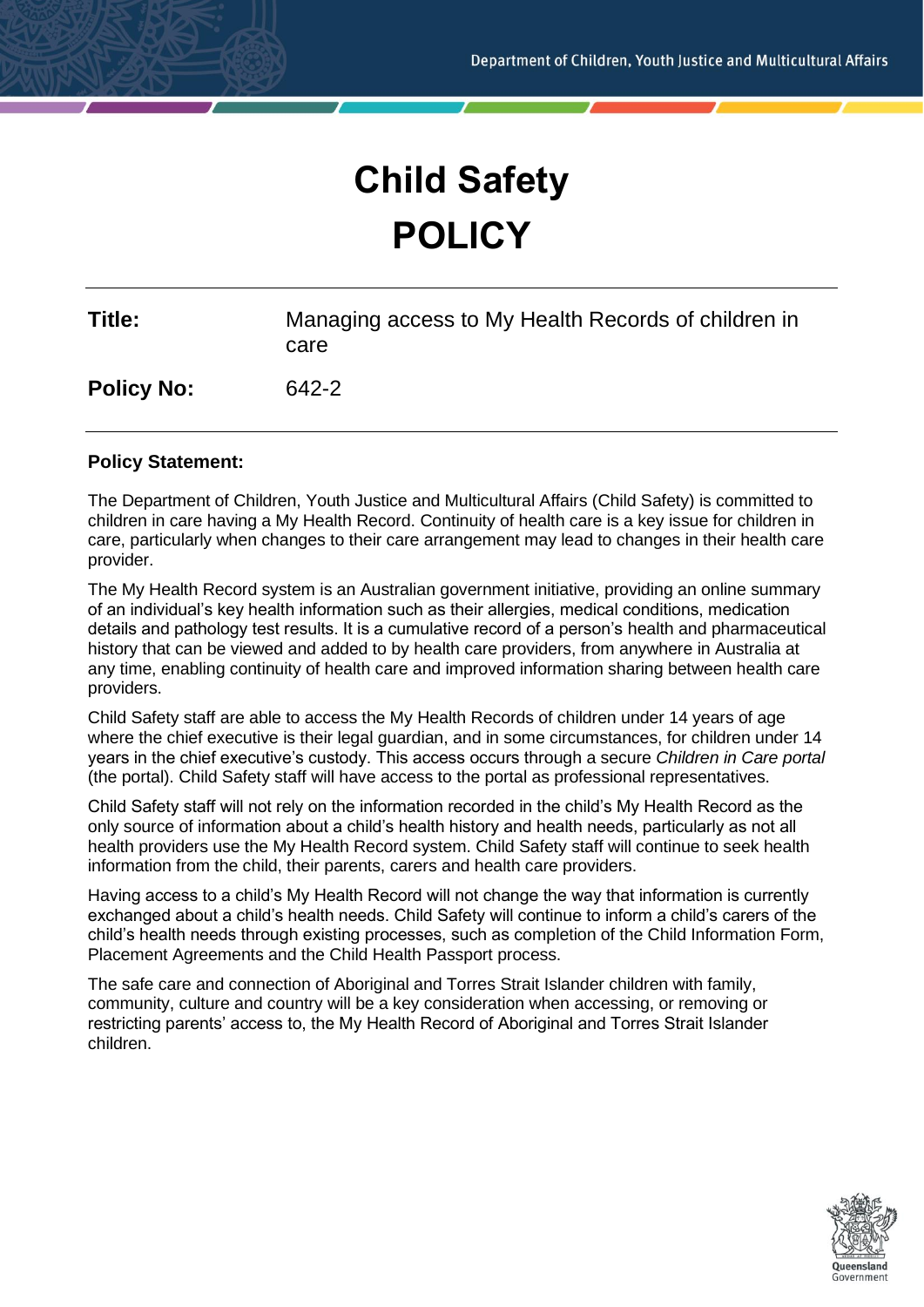Child Safety is committed to respecting, protecting and promoting human rights. Under the *Human Rights Act 2019*, Child Safety has an obligation to act and make decisions in a way that is compatible with human rights and, when making a decision to access a child's My Health record, or restrict or remove a parent's access to their child's My Health Record, to give proper consideration to human rights.

# **Principles:**

- The safety, wellbeing and best interests of a child, both through childhood and for the rest of the child's life, are paramount.
- Children in care will have their physical, developmental, dental, psychosocial and mental health needs assessed and attended to in a timely way.
- The five elements of the child placement principle (prevention, partnership, placement, participation and connection) under the *Child Protection Act 1999*, section 5C, apply to all processes, decisions and actions taken for an Aboriginal or Torres Strait Islander child.
- Children in care will be supported to be active participants in their health care. Engagement of children in the assessment process and wherever possible, their view of their own health and wellbeing is invited and taken into account.
- Child Safety staff will act and make decisions in a way that is compatible with human rights and obligations under the *Human Rights Act 2019.*
- Children in care will be given the opportunity to participate in decision making processes about their My Health Record, and have their views considered.

# **Objectives:**

This policy aims to ensure children in the custody or guardianship of the chief executive are afforded the benefits of having a My Health Record, while also providing for their safety and the safety of other people.

A My Health Record will increase health care providers' access to a child's health history and health information so they are better positioned to provide a holistic response to a child's health care. It will also allow the Child Safety staff to access information about the health care a child in care has received and use this information to better respond to their needs.

Over time, as new information is uploaded into a child's My Health Record, young people over 14 will have opportunity to read their health history, manage their own My Health Record, and be well positioned to self-manage their health care as they transition to adulthood.

# **Scope:**

This policy refers to the ability of Child Safety staff to access and manage the My Health Records of children in care using the portal, for children who are under 14 years and subject to a child protection order granting:

• guardianship to the chief executive or

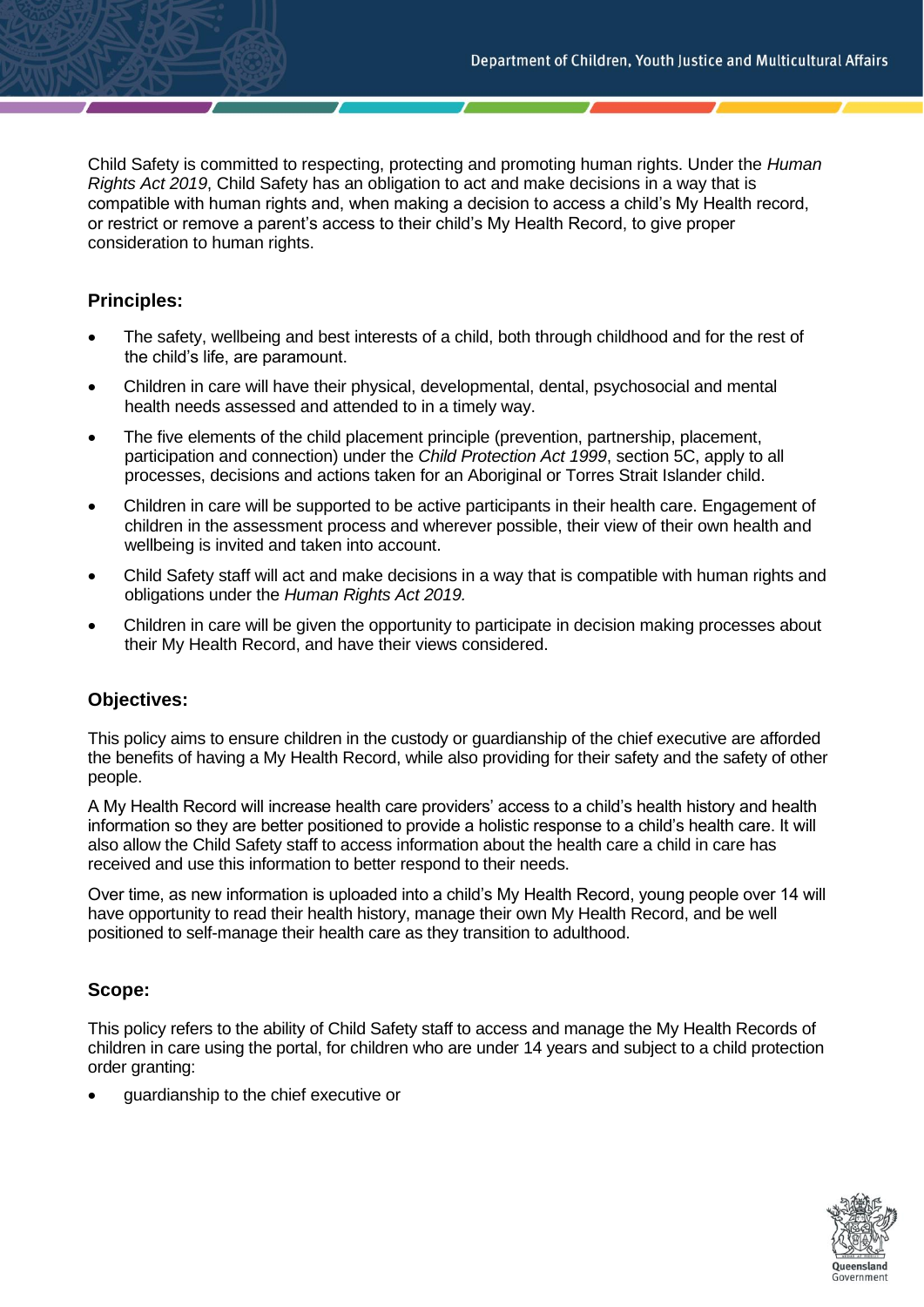- custody to the chief executive, including temporary custody orders, transition orders, interim or procedural orders, and
	- whose parent or parents pose a significant risk to their safety or the safety of the carer or the other parent, should they be able to access the child's My Health Record, or
	- − the child has complex health needs, and access to their health information will assist Child Safety staff in managing and responding to their health needs.

Child Safety staff do **not** have the authority to access the portal for children subject to:

- an investigation and assessment
- an assessment order
- a care agreement
- a support service case
- intervention with parental agreement
- a non-custodial child protection order granting long-term guardianship to a family member or other suitable person
- a permanent care order.

In these circumstances, the child's legal guardian will be the child's My Health Record Authorised Representative.

When a child reaches the age of 14, regardless of whether they are subject to a child protection order, they become responsible for managing their own My Health Record in accordance with the *My Health Records Amendment (Strengthening Privacy) Act 2018.*

# **Roles and Responsibilities:**

- The Australian Digital Health Agency, as the System Operator for the Australian My Health Record System, has provided Queensland's Child Safety staff with access to the My Health Record of children under 14 years of age where the chief executive is their legal guardian, and in some circumstances, for children under 14 years in the chief executive's custody.
- The My Health Record system is governed by strict legislation, including privacy and security protections. The agreement with Australian Digital Health Agency requires Child Safety staff to understand the conditions of use and their obligations when interacting with the My Health Record system. In accordance with the agreement, Child Safety staff must:
	- have completed training available through iLearn, prior to accessing the portal
	- access the portal only for the purpose of managing a child's My Health Record, using the legal authority of a child protection order to do so
	- − maintain the security of their access passphrase
	- − remove themselves as a child's My Health Record Authorised Representative when they no longer have case management responsibilities for the child. This action can be undertaken by themselves, or another staff member on their behalf by the senior team leader, senior practitioner, Child Safety Service Centre (CSSC) manager, or by the child safety officer who is subsequently allocated case responsibility for the child

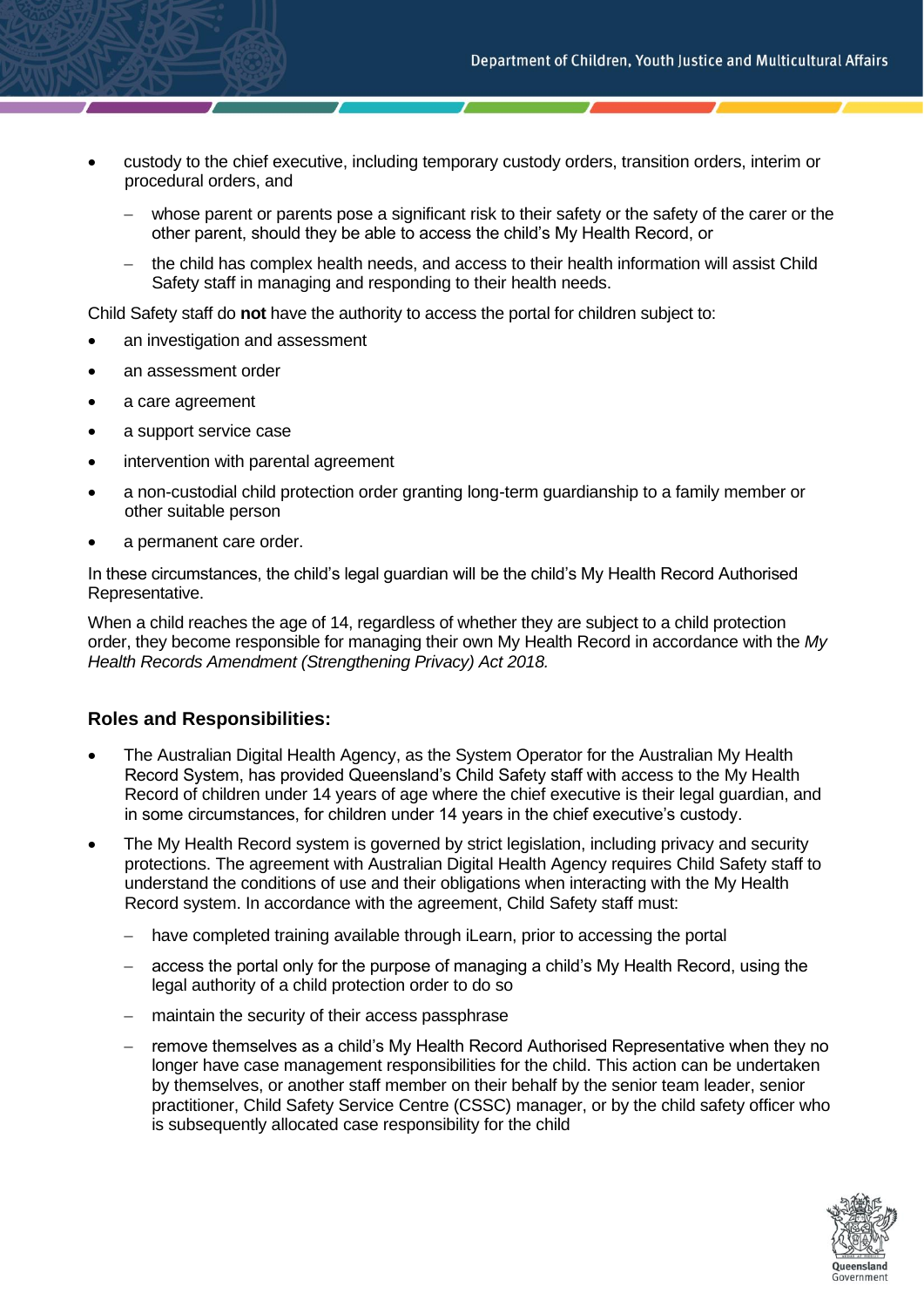- notify the My Health Record System Operator as soon as possible to request corrective action when there are concerns about the content of a child's record, such as the inclusion of a document in someone else's name; incorrect content for the child; content is missing that is expected to be in the record; there are concerns in relation to who has been accessing a record, or concerns about unauthorised access to the My Health Record system
- − cease accessing the portal when no longer working in a service delivery role in the CSSC.
- A Child Safety Officer will not be a Nominated Representative for a young person in care.
- When a Child Safety Officer is the Authorised Representative for a child subject to a child protection order granting either custody or guardianship to the chief executive, the Child Safety Officer can access the My Health Record, add personal details and health notes about the child, restrict access to particular health documents and monitor the access history of the record to ensure there hasn't been any unauthorised access.
- Child Safety staff will not cancel a child's My Health Record or remove clinical documents.

#### **Child subject to a child protection order granting guardianship to the chief executive:**

The Child Safety Officer or Adoptions Officer with case responsibility for the child under 14 years **will** access the portal to perform the following functions:

- create a My Health Record for the child if one does not already exist, register as the child's Authorised Representative and select the option to include the child's Medicare information
- register as the child's Authorised Representative where there is an existing My Health Record for the child, and remove the child's parents as the child's Authorised Representatives
- invite or remove, as required, Nominated Representatives to assist in managing the child's My Health Record.

#### **Child subject to a child protection order granting custody to the chief executive:**

The Child Safety Officer with case responsibility for the child under 14 years **may** access the portal to perform the following functions:

- restrict and remove a child's parents' access to their child's My Health Record **only** where they pose a significant risk of harm to the child, carer or another person, should they access the record and potentially determine the child's whereabouts; and register as the child's Authorised Representative
- review and remove a restriction to the child's My Health Record, where the parents are no longer a risk to the child or others should their access to their child's My Health Record be restored
- register as the child's Authorised Representative, together with the child's parents, where this access will assist Child Safety staff to meet the child's complex health needs
- invite or remove, as required, Nominated Representatives to assist in managing the child's My Health Record.

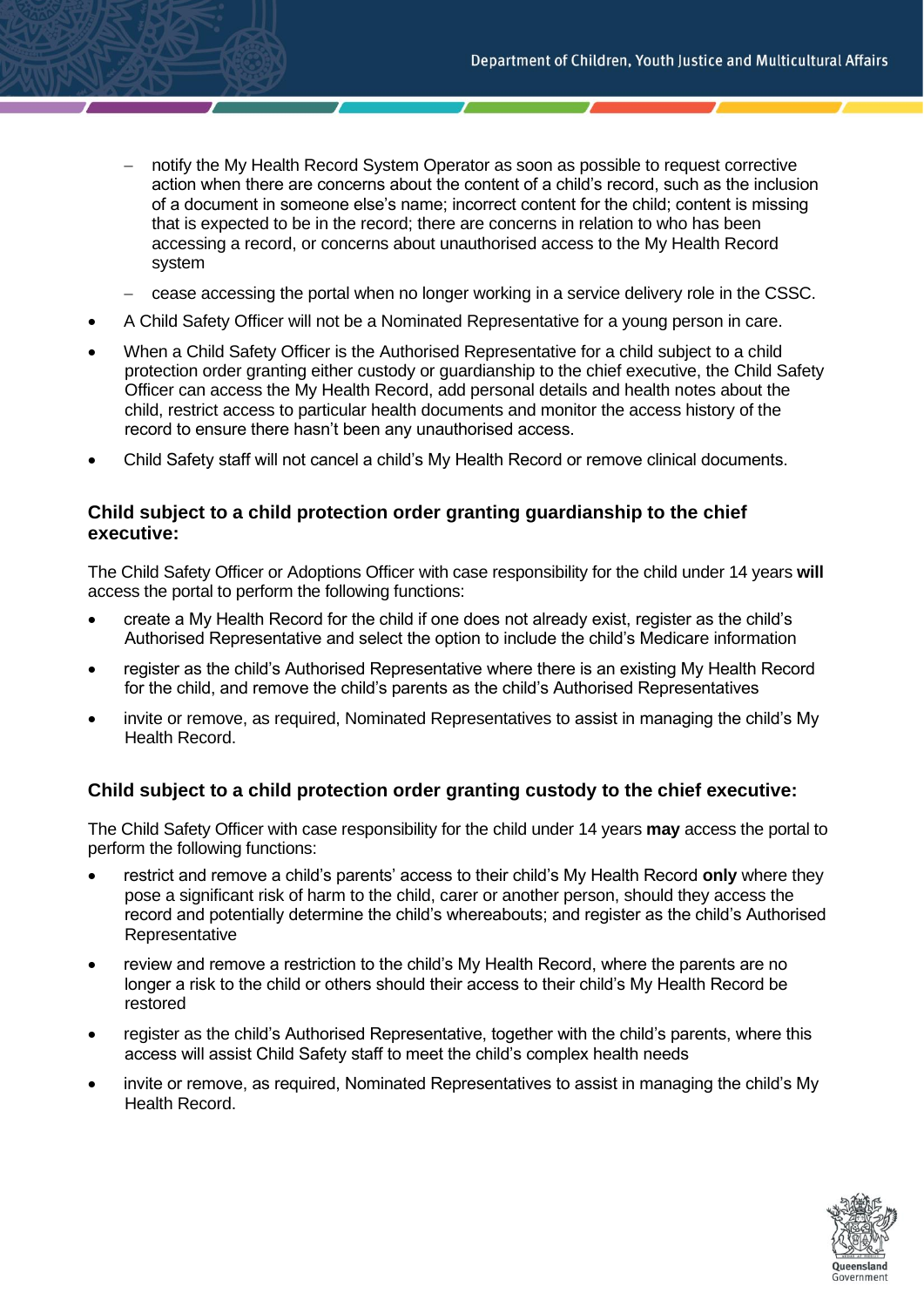# **Circumstances where an approved carer may be invited to be a Nominated Representative**

Consideration may be given to providing approved carers with access to a child's My Health Record as a Nominated Representative for a child in their care. This action may be considered for a child in a long-term care arrangement, where the carer is active in co-ordinating health appointments, particularly for children with complex health needs. The carer will need to act in accordance with the views and best interests of the child.

The Child Safety Officer must remove the carer as a Nominated Representative if and when the child leaves the care arrangement. Access is automatically removed when a child turns 14 or when the Child Safety Officer who invited them to be a Nominated Representative, is removed as the child's Authorised Representative.

# **Children subject to other Child Safety intervention**

Child Safety staff will work with parents, health professionals and carers, where relevant, to ensure the safety of children subject to other intervention by Child Safety. This may require:

- making a request to medical professionals not to upload a health assessment to the child's My Health Record that could jeopardise the safety of the child, another parent or carer, or effect the integrity of the investigation and assessment or criminal investigation that is or may be occurring and/or
- working with the child's parent to take appropriate action to restrict access to the child's records.

# **Children over 14 years of age**

From 14 years of age young people automatically assume control of their My Health Record and all existing Authorised Representatives and Nominated Representatives access ceases.

The Child Safety Officer will ensure the young person has a myGov account and is aware of the actions they can take to manage their own My Health Record, and minimise any identified safety risks. This is to occur through ongoing case work and case planning, and is to be incorporated into transition planning, to support the young person effectively transition from care into adulthood.

# **Authority:**

*Child Protection Act 1999 My Health Records Act 2012 My Health Records Regulation 2012 My Health Records Amendment (Strengthening Privacy) Act 2018* Deed of Agreement to facilitate access to the My Health Record System for Professional Representatives of a Care Agency

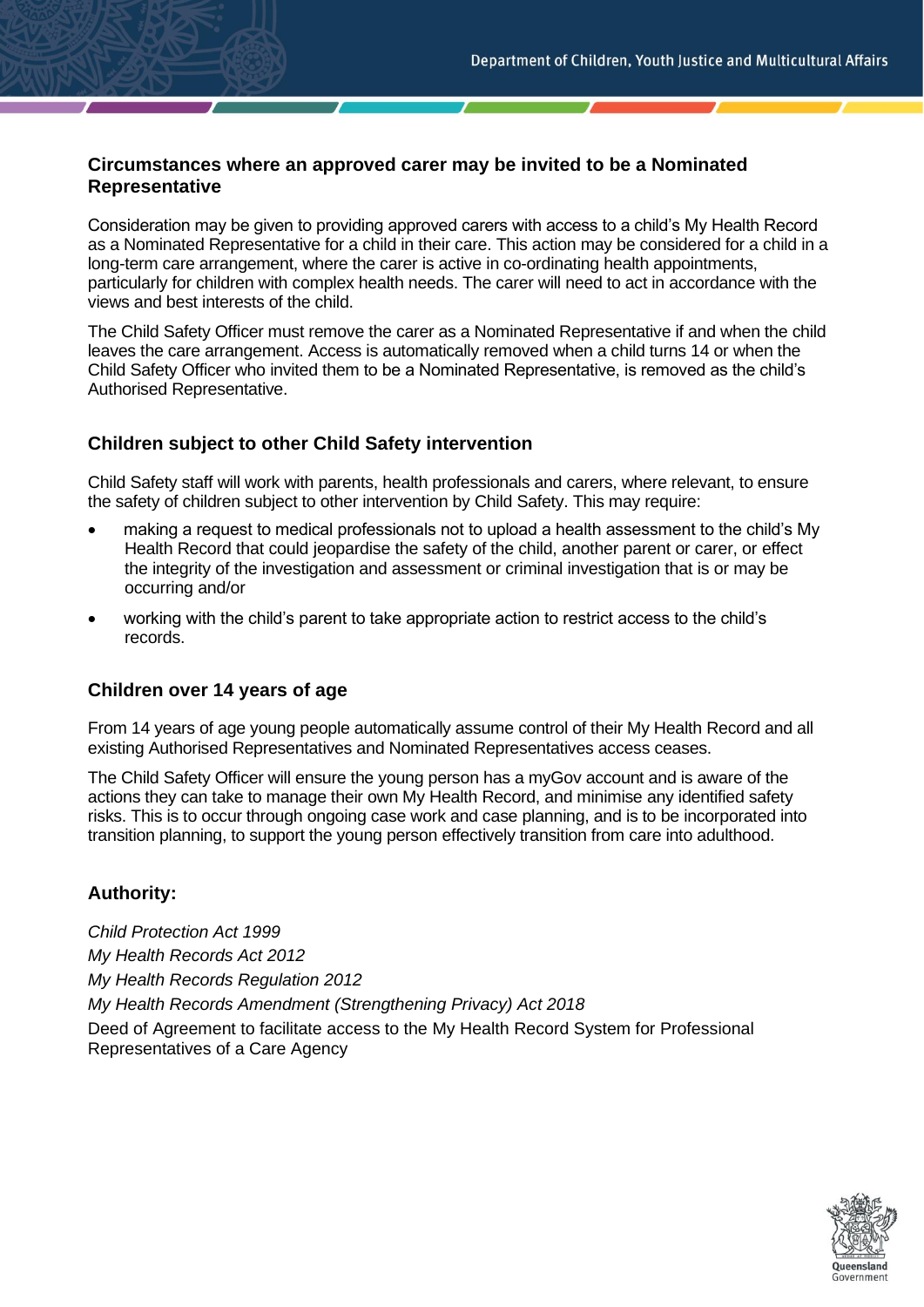# **Delegations:**

Refer to instruments of delegation for delegations relevant to children in care.